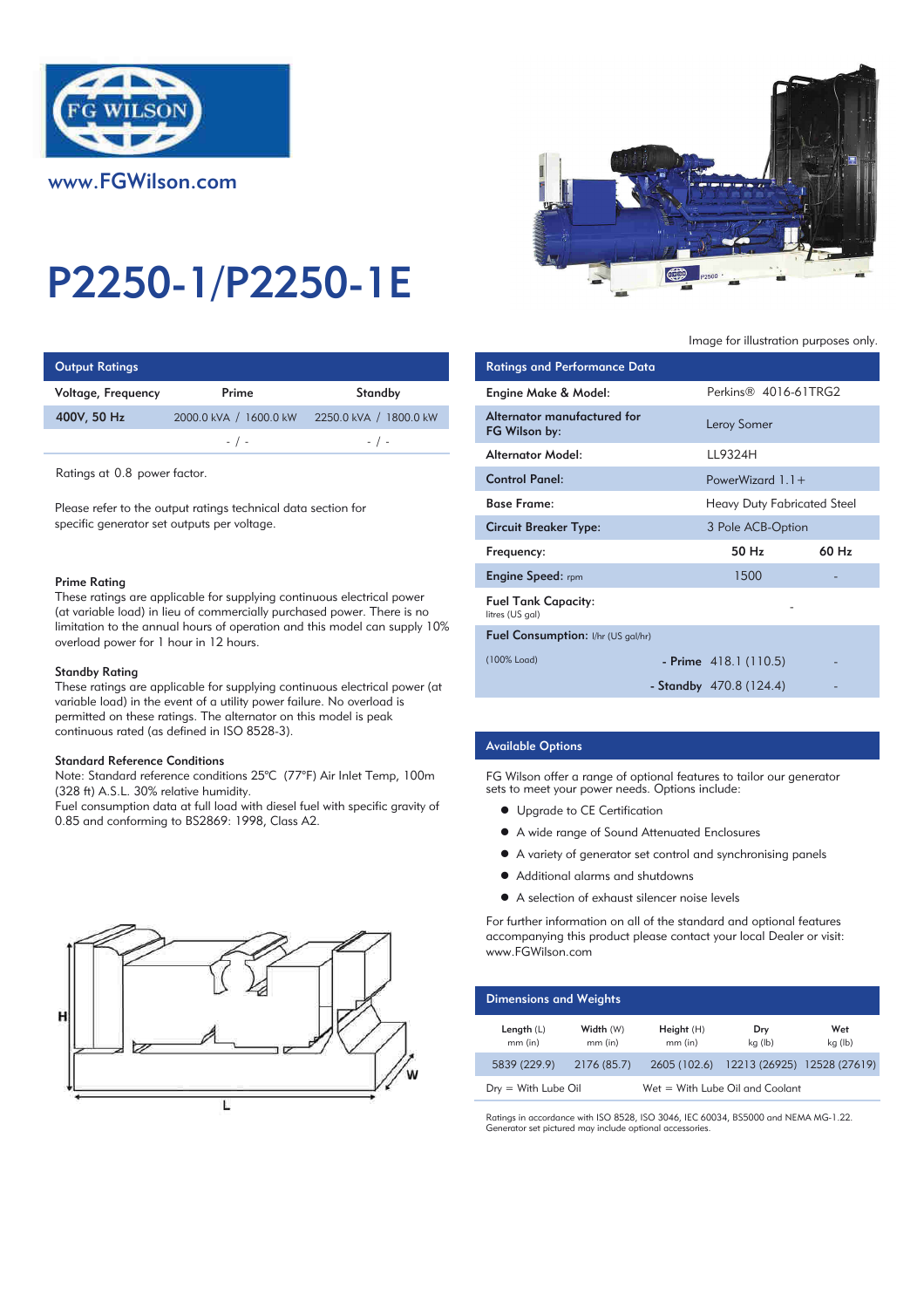| <b>Engine Technical Data</b>                       |                        |                                                   | <b>Air Systems</b>  |
|----------------------------------------------------|------------------------|---------------------------------------------------|---------------------|
| No. of Cylinders / Alignment:                      |                        | 16 / 60Deg Vee                                    | Air Filter Ty       |
| Cycle:                                             |                        | 4 Stroke                                          | Combustion          |
| Bore / Stroke: mm (in)                             |                        | 160.0 (6.3)/190.0 (7.5)                           |                     |
| Induction:                                         |                        | Turbocharged Air To Water<br><b>Charge Cooled</b> | Max. Comb           |
| Cooling Method:                                    |                        | Water                                             | <b>Restriction:</b> |
| <b>Governing Type:</b>                             |                        | Electronic                                        |                     |
| <b>Governing Class:</b>                            |                        | ISO 8528 G2                                       |                     |
| <b>Compression Ratio:</b>                          |                        | 13.0:1                                            | <b>Cooling Sys</b>  |
| Displacement: I (cu. in)                           |                        | 61.1 (3730.0)                                     | <b>Cooling Sys</b>  |
| <b>Moment of Inertia:</b> $kg \, m^2 \, (lb/in^2)$ |                        | 20.72 (70803)                                     | <b>Water Pum</b>    |
| <b>Engine Electrical System:</b>                   |                        |                                                   | <b>Heat Reject</b>  |
|                                                    | - Voltage / Ground     | 24/Negative                                       |                     |
|                                                    | - Battery Charger Amps | 55                                                | kW (Btu/min)        |
| Weight: kg (lb)                                    | - Dry                  | 5570 (12280)                                      | <b>Heat Radia</b>   |
|                                                    | - Wet                  | 5847 (12890)                                      | kW (Btu/min)        |

| Performance                 |           | 50 Hz           | 60 Hz |
|-----------------------------|-----------|-----------------|-------|
| Engine Speed: rpm           |           | 1500            |       |
| Gross Engine Power: kW (hp) |           |                 |       |
|                             | - Prime   | 1774.0 (2379.0) |       |
|                             | - Standby | 1985.0 (2662.0) |       |
| <b>BMEP:</b> $kPa$ (psi)    |           |                 |       |
|                             | - Prime   | 2322.0 (336.8)  |       |
|                             | - Standby | 2598.0 (376.8)  |       |

 $\overline{\phantom{a}}$ 

| <b>Fuel System</b>       |                                           |                                          |                            |              |  |
|--------------------------|-------------------------------------------|------------------------------------------|----------------------------|--------------|--|
| <b>Fuel Filter Type:</b> |                                           |                                          | Replaceable Element        |              |  |
| <b>Recommended Fuel:</b> |                                           |                                          | Class A2 Diesel or BSEN590 |              |  |
|                          | <b>Fuel Consumption:</b> I/hr (US gal/hr) |                                          |                            |              |  |
|                          | 110%                                      | 100%                                     | 75%                        | 50%          |  |
| Prime                    | Load                                      | Load                                     | Load                       | Load         |  |
| 50 Hz                    |                                           | 470.8 (124.4) 418.1 (110.5) 317.7 (83.9) |                            | 223.5 (59.0) |  |
| $60$ Hz                  |                                           |                                          |                            |              |  |
|                          |                                           |                                          |                            |              |  |
|                          |                                           | 100%                                     | 75%                        | 50%          |  |
| <b>Standby</b>           |                                           | Load                                     | Load                       | Load         |  |
| 50 Hz                    |                                           |                                          | 470.8 (124.4) 354.6 (93.7) | 246.4 (65.1) |  |
| $60$ Hz                  |                                           |                                          |                            |              |  |

(Based on diesel fuel with a specific gravity of 0.85 and conforming to BS2869, Class A2)

| <b>Air Systems</b>                                                 | 50 Hz                  | $60$ Hz |
|--------------------------------------------------------------------|------------------------|---------|
| Air Filter Type:                                                   | Replaceable Element    |         |
| <b>Combustion Air Flow:</b> m <sup>3</sup> /min (cfm)              |                        |         |
|                                                                    | $-$ Prime 158.0 (5580) |         |
| - Standby                                                          | 175.0 (6180)           |         |
| Max. Combustion Air Intake<br><b>Restriction:</b> kPa (in $H_2O$ ) | 3.7(14.9)              |         |

| 13.0:1         | <b>Cooling System</b>                                                     | 50 Hz                   | 60 Hz |
|----------------|---------------------------------------------------------------------------|-------------------------|-------|
| 61.1 (3730.0)  | Cooling System Capacity: I (US gal)                                       | 315.0 (83.2)            |       |
| 20.72 (70803)  | <b>Water Pump Type:</b>                                                   | Centrifugal             |       |
|                | Heat Rejected to Water & Lube Oil:                                        |                         |       |
| 24/Negative    | kW (Btu/min)                                                              | - Prime $670.0(38102)$  |       |
| 55             |                                                                           | - Standby 750.0 (42652) |       |
| 5570 (12280)   | <b>Heat Radiation to Room:</b> Heat radiated from engine and alternator   |                         |       |
| 5847 (12890)   | kW (Btu/min)                                                              | - Prime $202.9(11539)$  |       |
|                |                                                                           | - Standby 225.6 (12830) |       |
|                | Radiator Fan Load: kW (hp)                                                | 78.0 (104.6)            |       |
| 50 Hz<br>60 Hz | Radiator Cooling Airflow: m <sup>3</sup> /min (cfm)                       | 2081.4 (73504)          |       |
| 1500           | <b>External Restriction to</b><br><b>Cooling Airflow:</b> Pa (in $H_2O$ ) | 250 (1.0)               |       |

Designed to operate in ambient conditions up to 50°C (122°F).

Contact your local FG Wilson Dealer for power ratings at specific site conditions.

| <b>Lubrication System</b>      |                    |
|--------------------------------|--------------------|
| Oil Filter Type:               | Spin-On, Full Flow |
| Total Oil Capacity: I (US gal) | 238.0 (62.9)       |
| Oil Pan: $I (US gal)$          | 213.0 (56.3)       |
| Oil Type:                      | API CG 15W-40 CH4  |
| <b>Oil Cooling Method:</b>     | Water              |

| <b>Exhaust System</b>                           | 50 Hz                   | 60 Hz |
|-------------------------------------------------|-------------------------|-------|
| Maximum Allowable Back Pressure:<br>kPa (in Hg) | 4.0(1.2)                |       |
| <b>Exhaust Gas Flow:</b> $m^3/m$ in (cfm)       |                         |       |
|                                                 | - Prime $475.0(16774)$  |       |
|                                                 | - Standby 475.0 (16774) |       |
| Exhaust Gas Temperature: °C (°F)                |                         |       |
| - Prime                                         | 457 (855)               |       |
| - Standby                                       | 489 (912)               |       |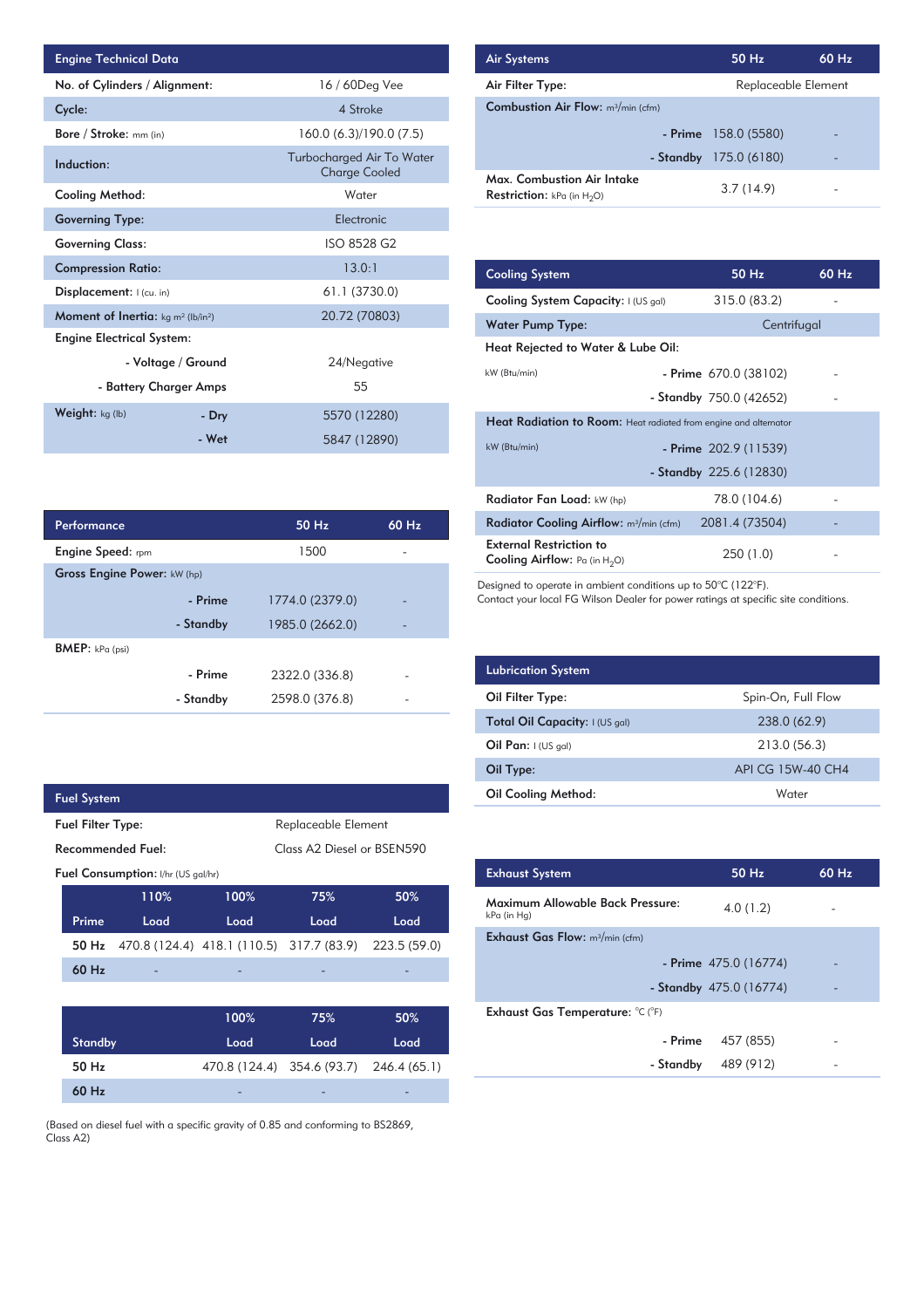| <b>Alternator Physical Data</b>   |                  |
|-----------------------------------|------------------|
| Manufactured for FG Wilson by:    | Leroy Somer      |
| Model:                            | LL9324H          |
| No. of Bearings:                  |                  |
| <b>Insulation Class:</b>          | н                |
| <b>Winding Pitch Code:</b>        | $2/3 - 6S$       |
| Wires:                            | 6                |
| <b>Ingress Protection Rating:</b> | IP <sub>23</sub> |
| <b>Excitation System:</b>         | AREP             |
| <b>AVR Model:</b>                 | D510             |

| <b>Alternator Operating Data</b>          |                                                            |
|-------------------------------------------|------------------------------------------------------------|
| <b>Overspeed:</b> rpm                     | 2250                                                       |
| <b>Voltage Regulation:</b> (Steady state) | $+/- 0.5%$                                                 |
| Wave Form NEMA $=$ TIF:                   | 50                                                         |
| Wave Form IEC $=$ THF:                    | 2.0%                                                       |
| <b>Total Harmonic content LL/LN:</b>      | 3.5%                                                       |
| Radio Interference:                       | Suppression is in line with European<br>Standard EN61000-6 |
| Radiant Heat: kW (Btu/min)                |                                                            |
| $-50$ Hz                                  | 86.6 (4925)                                                |
| - 60 Hz                                   |                                                            |

| Alternator<br>Performance Data:          |          |          | 50 Hz    | 60 Hz |
|------------------------------------------|----------|----------|----------|-------|
| Data Item                                | 415/240V | 400/230V | 380/220V |       |
| <b>Motor Starting</b><br>Capability* kVA | 6816     | 6351     | 5754     |       |
| <b>Short Circuit</b><br>Capacity** %     | 300      | 300      | 300      |       |
| <b>Reactances: Per Unit</b>              |          |          |          |       |
| Xd                                       | 3.170    | 3.413    | 3.781    |       |
| X'd                                      | 0.244    | 0.263    | 0.291    |       |
| X"d                                      | 0.128    | 0.138    | 0.152    |       |

Reactances shown are applicable to prime ratings.

\*Based on 30% voltage dip at 0.4 power factor .

\*\*With optional permanent magnet generator.

| Output Ratings Technical Data 50 Hz |        |        |        |          |
|-------------------------------------|--------|--------|--------|----------|
| Voltage                             |        | Prime: |        | Standby: |
|                                     | kVA    | kW     | kVA    | kW       |
| 415/240V                            | 2000.0 | 1600.0 | 2250.0 | 1800.0   |
| 400/230V                            | 2000.0 | 1600.0 | 2250.0 | 1800.0   |
| 380/220V                            | 2000.0 | 1600.0 | 2250.0 | 1800.0   |
|                                     |        |        |        |          |
|                                     |        |        |        |          |
|                                     |        |        |        |          |
|                                     |        |        |        |          |
|                                     |        |        |        |          |
|                                     |        |        |        |          |
|                                     |        |        |        |          |
|                                     |        |        |        |          |
|                                     |        |        |        |          |